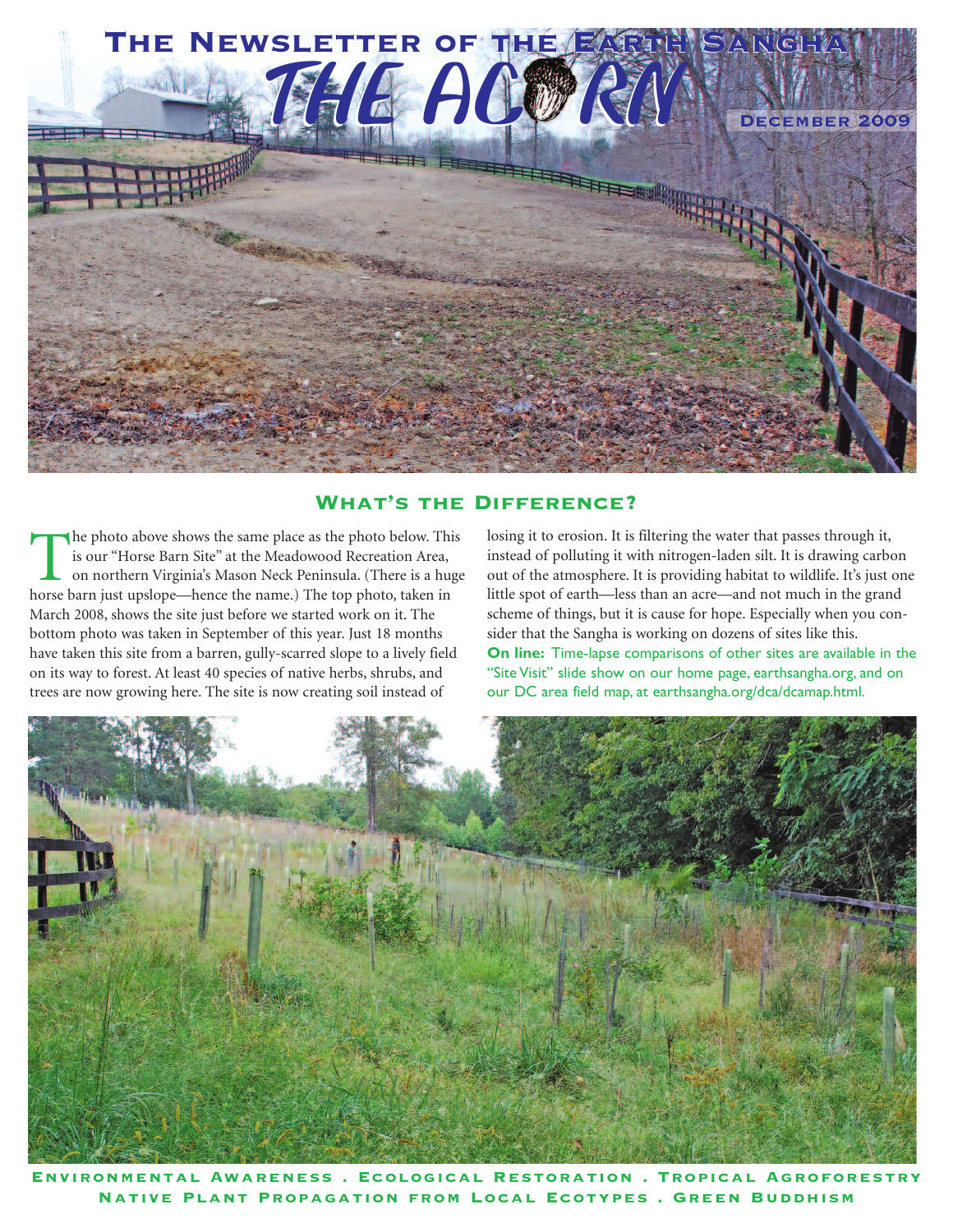## **Lisa Grabs Hold of It**

The Earth Sangha was founded 12 years ago, in the hope that a green Sangha—a Buddhist community focused on environ-<br>mental action—would benefit the Washington, DC, region<br>and maybe eventually other places as well. And by m green Sangha—a Buddhist community focused on environmental action—would benefit the Washington, DC, region and maybe, eventually, other places as well. And by many measures, the idea seems to be working. How big a difference are we making? Lisa and I are constantly asking ourselves that question, and when it comes to the Sangha's environmental work, we have many ways of answering—many measurements that we can apply. But what about the benefits conferred by Buddhist practice? What use is Buddhism in the context in which we work? Good answers to questions like these are not so easily had. We won't find them in measurements, or in any of the other things that we usually want answers to do for us. To get them, we'll need to make a fresh effort to notice where we really are, and then ask, and ask again. I try this below, in three different ways, and Lisa answers. – Chris Bright

*1. enslaving us. We are destroying the planet's great treasure-houses of We are at war with nature, and little by little, our conquests are biological diversity—tropical forests, for example, and coral reefs. We are disrupting ecosystems all over the world through the release of weeds, pathogens, and other invasive exotic species. We are over-fishing all of the major ocean fisheries; some have already collapsed. As a consequence of these and other assaults, extinction is no longer just the fate of individual species; we are wiping out entire natural communities. And as so many other living things die out, our own numbers continue to grow—but this is no healthy increase. Already, over 2.8 billion people, about 40% of the total human population, live in regions prone to drought; at least 834 million people are chronically undernourished. Millions more will likely suffer these deprivations. And climate change will make all of these crises even worse. This is our world—the real world. This is it. What has Buddhist practice to offer in such a place? If practice is just a matter of personal comfort—meditating to feel better about oneself—it would hardly seem to be worth the trouble! – Chris*

Let's start with a Buddhist way of looking at trouble. The Buddha<br>discovered that we create our own suffering because we are not open to the totality of our experience. To be liberated from our suffering, we must first see how we create suffering. But of course Buddhist practice is not just about seeing suffering. The Buddha insisted that our practice should lead to experiencing the true nature of everything.

To do that, we have to acknowledge our own mistakes and change the course of our own actions. That's a lot of work! It's much easier to refuse to acknowledge the way things are so that we don't have to own the problems. That's what we usually do. Instead of struggling to see the true nature of things, we become obsessed with arranging and rearranging the ideas and opinions that we've already got. Essentially, we want it both ways. We want to be comfortable and we also want to feel justified. We do not want all the hard work and sacrifice that profound experience requires, but we also do not want to feel bad about ourselves for not taking the right actions!

Unless we can recognize that we created all these huge problems —every one of us, through our own misguided perceptions and actions—we will never fix any of them. Maybe the thing that we most need is the strength to really look at how we are managing our lives, and how much harm we are doing to other lives in the process. Even if we can't do this all the time, if we could just push ourselves a little harder during our clearer moments, then maybe it would be easier to see how much better life is when we're living for the benefit of others. In Buddhism, that's why we meditate and study the Sutras, and do



## **EARTH** SANGHA **buddhist values in action**

The Earth Sangha is a nonprofit  $501(c)(3)$  charity based in the Washington, DC, area and devoted to ecological restoration. We work in the spirit of Buddhist practice, but our members and volunteers come from a wide variety of religious and secular backgrounds.

**Want to donate or join the Sangha?** You can support our work by becoming a member. Membership starts at \$35 per year. Donations are tax-deductible. You can mail us a check or donate on our web site. We will send you a receipt and include you in our mailings. Our mailing address is: Earth Sangha, 10123 Commonwealth Blvd., Fairfax,VA 22032-2707. Our web site is earthsangha.org. Comprehensive program information is available on our web site.

**Want to volunteer or meditate with us?** We work with volunteers at our Wild Plant Nursery and our field sites in northern Virginia. We meditate in the Del Ray section of Alexandria on Tuesday and Wednesday evenings, and on the mornings of the first and third Sundays of the month. For more information see our web site or call Lisa Bright at (703) 764-4830.

**The Acorn:** Our newsletter is produced with "print on demand" technology, which consumes far less energy and materials than does conventional printing. This paper is 100% post-consumer waste recycled,

process chlorine-free, and manufactured entirely with wind-generated electricity. This issue © copyright 2009, Earth Sangha.

**One of the best:** The Earth Sangha has been recognized by the *Catalogue for Philanthropy* as "one of the best small charities in the Washington, DC, region."



**GREATER WASHINGTON**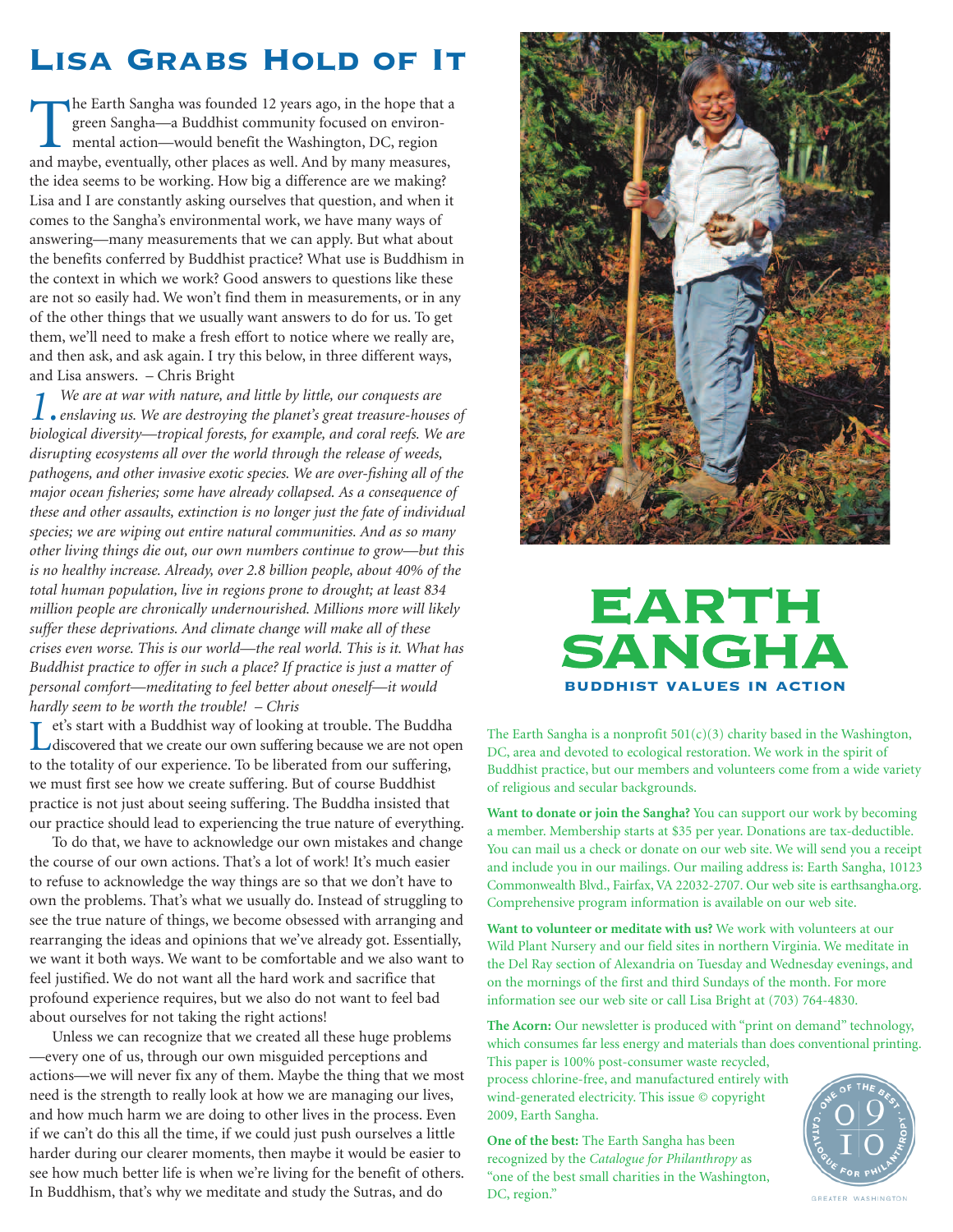other kinds of practice. Would you say this isn't worth the trouble? I would say that it's one of the best things we have going for us! – Lisa

*2. At least for me, one of the most attractive things about the Dharma (the Buddhist teachings) is its apparent compatibility with the natural sciences. It's often said that Buddhism is about seeing things as they really are; the same claim could be advanced for physics, chemistry, or biology. That's not to say that science and Buddhism are identical, but only that there may be no fundamental contradiction between the two. From this perspective, practice can become a way of discarding much of the anxiety that tends to accrete around the great issues of life and death, but without the addition of all sorts of metaphysical clutter. And yet an important theme in the Dharma is the idea of reincarnation. I realize that the Dharma explicitly denies the existence of a soul, but even a kind of "soulless" reincarnation—movement of karma from one life to another, or something like that—may be tough to square with the world that the sciences show us. That doesn't make the idea of reincarnation automatically wrong, of course, but it does raise an Occam's razor kind of question: why bother with the idea at all? – Chris*

The idea of reincarnation is not exclusive to Buddhism. But to see what reincarnation means in the Dharma, you have to understand a much more fundamental concept: the law of conditionality. This was the first thing that the Buddha taught—and his first teaching resulted in the enlightenment of several people!

There is a vast literature on this subject. I'm not a scholar so I couldn't give a lecture on it even if I wanted to, but I can tell you that the basic idea is very simple. What the Buddha saw was that all phenomena, whether physical or psychological or whatever, are conditioned states. Nothing exists on its own. Anything that comes into existence does so as a result of certain conditions. If the conditions are removed, it ceases to exist. In essence, this is Buddhism! And because everything is, in a sense, dependent on everything else, everything is in constant flux, either fast or slow. Each particular thing comes about because of certain preceding conditions and, in turn, it contributes to the things that follow. You could say that the universe is just all these relationships that are constantly changing. Nothing has a permanent identity of its own. Incidentally, this is what is meant by the much misunderstood idea of "emptiness" in Buddhism. It doesn't mean a void or nothingness. It means that everything is empty of a permanent, singular, unchanging identity.

Now let's look at this idea of karma. Karma is one kind of conditionality—it's the law of conditionality at work in living things. But there are many layers of karma—biological, psychological, ethical, and so on, so karmic results are extremely complicated. That's why the popular notion of one kind of action always bringing a certain kind of karmic result is incorrect. It's much more complicated than that.

How does karma actually work? The most important factor is the state of consciousness in which an action or thought occurs. The Dharma says that this state can be either "skillful" or "unskillful." This terminology is important because it emphasizes the role of intelligence in Buddhist ethics. Doing the right thing demands not just benevolence but intelligence! Unskillful states of mind are characterized by craving, aversion, and ignorance. The result is a sense of self-contraction, an experience akin to unhappiness. It's not like we're being punished

**Photos:** On the opposite page, Lisa at work at our Native Arboretum project in Fairfax County,Virginia. At right, Chris at a forestry station on the Dominican side of the DR – Haiti border. Chris and Lisa Bright are the cofounders of the Earth Sangha. **On line:** For more on Green Buddhism, go to earthsangha.org/depth/gb.html.

exactly; it's more like, either quickly or slowly, we tend to make ourselves miserable. Skillful states of mind, on the other hand, are characterized by contentment, love, and clarity of mind. The reward for skillful actions is obvious: one experiences a sense of expanded being and happiness.

Reincarnation, or rebirth, is connected to the law of karma. In traditional Buddhism, rebirth is regarded as the result of all our karmic burdens—all the desires and fears that drive consciousness from life to life. In the traditional teachings, the purpose of Buddhist practice is to achieve enlightenment, liberation from the prison of the self, to stop being reborn. Being reborn is definitely not considered a good thing! Of course, this is a spiritual idea and not a scientific one. It cannot pass the tests of science, which require verifiable data. But it is correct to say that the basic orientation of Buddhism, the emphasis on conditionality, does not fight with science. It's just that that's not all that Buddhism offers. There is a kind of spiritual realm too. Whether you think it worth your trouble to try to have that in your practice, that's your choice. – Lisa

*3. Buddhism seems to encourage a radical view of "personal development," if I could put it that way. The Sutras insist that enlightenment is possible—over and over again. So do many eminent teachers. The same sources remind us frequently that, whatever else it may be, enlightenment is a liberation from the mirage of the "self" as we generally perceive it. Achieving enlightenment would obviously be a feat of profound importance for the practitioner, but since enlightenment is a kind of radical selflessness, shouldn't that feat also be a matter of profound importance for others—and perhaps for society in general? Does enlightenment have a social dimension? – Chris*

Let's look at it this way. We tend to think as if we own a life. I own my life and you own yours. So our lives are distinct. You have to solve your own problems. Your problems don't concern me unless they get in my way somehow. That's how we usually think. But as our practice gets deeper, we begin to see that this is almost completely wrong. We don't own a life after all—it might be better to say that Life owns us, or that we belong to Life. It's like we are all working together, weaving this inconceivably huge, intricate tapestry, but we are all just part of the tapestry at the same time! So we are deeply related to one another, and we have great responsibilities to each other. The more skillfully we weave, the finer the tapestry becomes. The more unskillfully, the coarser it gets. So there can be no such thing as "personal" enlightenment. Enlightenment without social expressions is no enlightenment at all. – Lisa